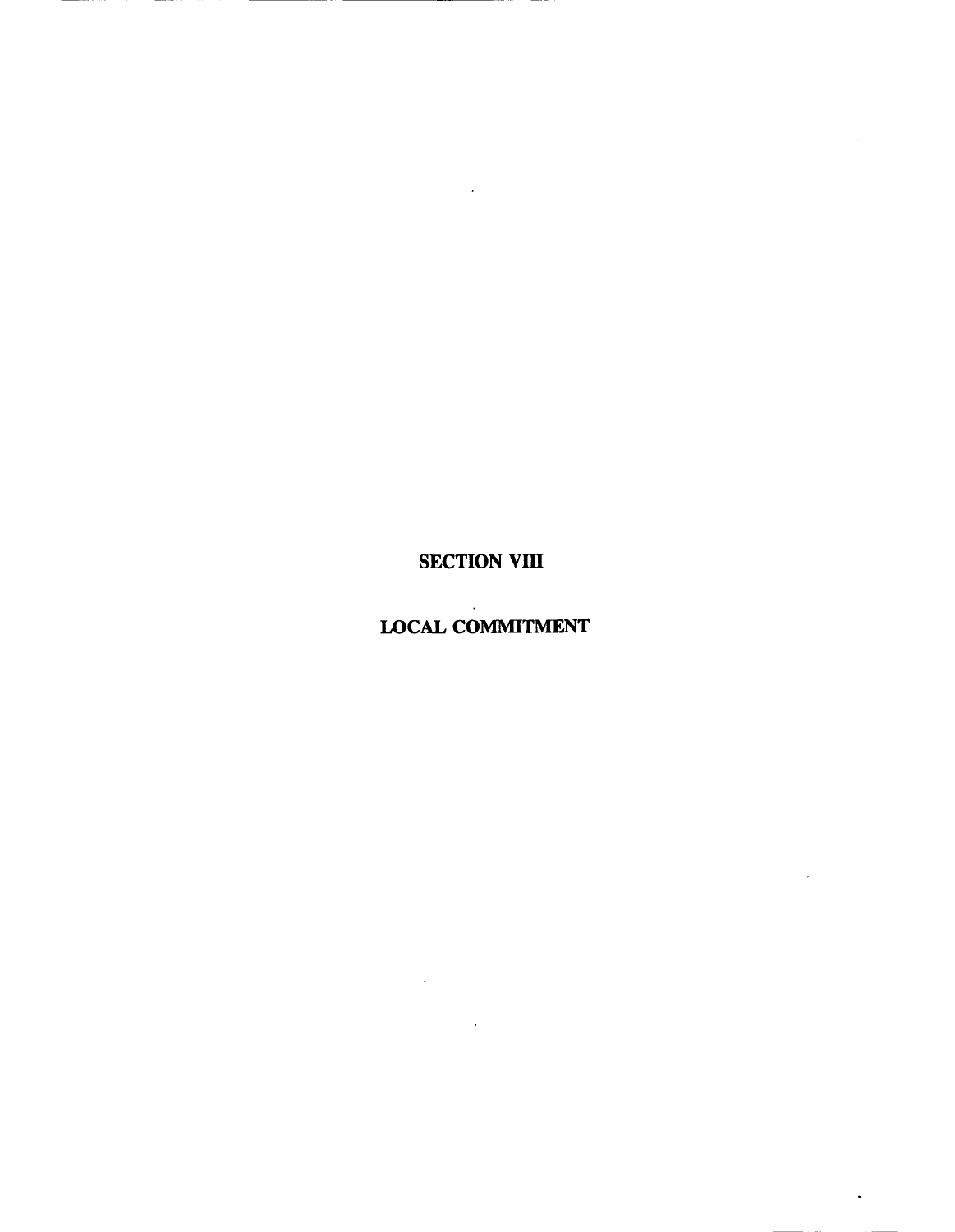In order to provide for broad based involvement in the development of the Rye City Local Waterfront Revitalization Program several initial steps were taken. The City Council in establishing the Rye City Local Waterfront Revitalization Task Force elected to place on the Task Force two members each from the Rye City Council, Rye City Planning Commission, Rye City Conservation Commission/Advisory Council and the Rye City Recreation Commission, as well as one citizen member at large. In addition, the City Manager, City Planner, Superintendent of Recreation, City Naturalist, Boat Basin Supervisor and Rye Golf Manager were assigned to assist the Task Force.

At an early meeting of the Task Force, a list was compiled of all major public and private property owners in the Coastal Zone and neighborhood organizations. Letters were sent out requesting that each designate a representative to attend future meetings of the Task Force and to receive notices of meetings and public hearings. As work progressed, meeting notices were sent to the various representatives at key points in the discussion and preparation of the program. All meetings were open to the public. Periodically status reports on the Task Force's work and specifics of the program were transmitted to the City Council by the Chairman. The following is a list of the property owners and neighborhood organizations that were asked to participate:

## Neighborhood Associations

Kirby Mill Pond Association Hix Park Association Greenhaven Rye Association Milton Point Association Hummocks Property Owners Association Brevoort Rye Shore Association Manursing Island Association Thorne Place Association

## Major Public Private Property Owners

Kuder Island Colony Association American Yacht Club Tide Mill Yacht Basin Coveleigh Club Rye Fish & Game Club Manursing Island Club Brailsford & Company Shongut Yacht Yard Nichols Yacht Yard Shenorock Shore Club Westchester Country Club Rye Town Park Commission